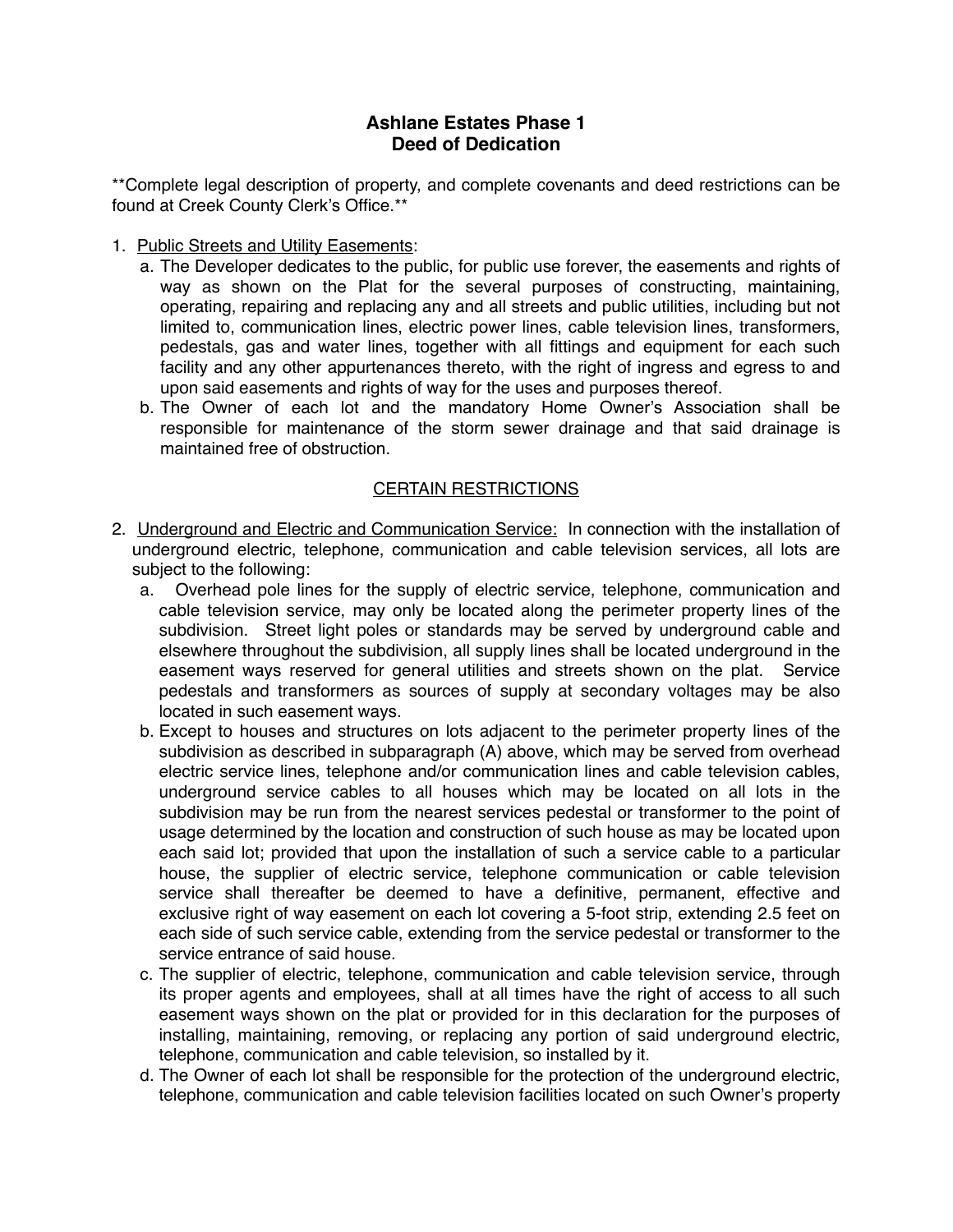and shall prevent the alteration of grade or any construction activity which may interfere with said electric, telephone, communication and cable television facilities. Such utility company will be responsible for ordinary maintenance of underground electric, telephone, communication or cable television facilities, but the Owner will pay for the damage or relocation of such facilities caused or necessitated by acts of the Owner, its agents or contractors.

- e. The foregoing covenants concerning underground electric, telephone, communication and able television facilities shall be enforceable by the supplier of electric, telephone, communication or cable television service, and the Owner of each lot agrees to be bound thereby.
- 3. Underground Gas Service: Underground service lines to all homes may be run from the nearest service connection to the point of usage, determined by the location and construction of the home; provided that upon the installation of such a service line to a home, the supplier of gas service shall thereafter be deemed to have a definitive, permanent, effective and exclusive right of way easement on said lot, covering a 5-foot strip extending 2.5 feet on each side of such service line, extending form the service connection to the service entrance on the home. All gas meters shall be physically located at or near the service entrance to the home.
	- a. The supplier of gas service, through its proper agents and employees, shall at all times have right of access to all such easement ways shown on the plat or provided for in this declaration for the purposes of installing, maintaining, removing, or replacing any portion of said underground gas facilities so installed by it.
	- b. The Owner of each Lot shall be responsible for the protection of the underground gas facilities located on its Lot and shall prevent the alteration of grade or any construction activity which may interfere with said gas facilities. The supplier of gas services will be responsible for ordinary maintenance of underground gas facilities, but such Owner will pay for damage or relocation of such facilities caused by acts of such Owner or its agents or contractors.
	- c. The foregoing covenants concerning underground gas facilities shall be enforceable by the supplier of gas service, and the Owner of each Lot agrees to be bound hereby.
- 4. Water, Sanitary Sewer and Storm Drainage.
	- a. The Owners of each Lot shall be responsible for the protection of the public water mains and sanitary sewer system facilities located on such Owner's lot and shall prevent the alteration of grade in excess of 3 feet from the original contours, or any construction activity which may interfere with said facilities. Said alterations of grade restrictions shall be limited to easement areas. The grade of any bar ditch shall not be altered in any way that would impede the intended flow of storm water.
- 5. Landscape,Detention Pond, Paving Repair.
	- a. The Owner of each lot responsible for the repair and replacement of any landscaping and paving located shall be within the utility easements. In the event it is necessary to repair and underground water, sanitary sewer, storm drainage, electric, natural gas, television, communication or cable television service. No lot Owner shall plant any trees or shrubbery in dedicated utility easements or rights of way which would potentially endanger threaten or harm any utilities located within said easement or rights of way. If it is determined that any tree or shrubbery located within said easement or rights of way are damaging or endangering utilities in said easement or rights of way, the adversely affected utility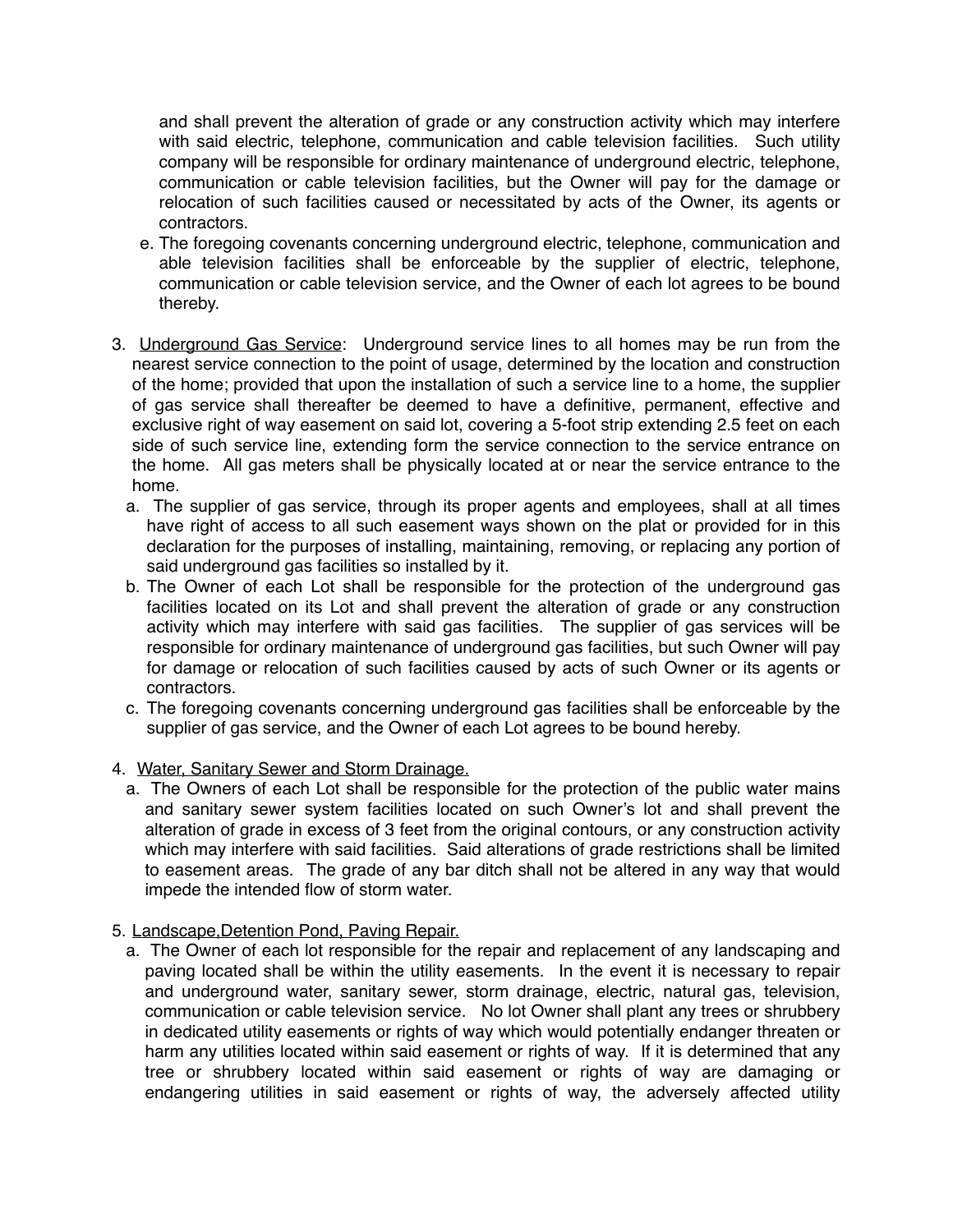company shall have the right to remove said trees or shrubbery upon 5 days notice thereof at the lot Owner's expense, or within such time, the lot Owner may remove the same.

- b. The detention pond on the reserve area and drainage easement shall be maintained by the Home Owner's Association, and not dedicated to the county.
- 6. Developer's Reserved Rights.
	- a. Inclusion in Property Owner's Association. As a part of the development of the subdivision, the Developer therefor has created or will create Ashlane Estates Association, an Oklahoma not-for-profit corporation (the "Association"). The Developer may permit adjacent property owners, e.g., Owners of lots in future additions of Ashlane Estates, etc., to become members of the association and/or to enjoy any portion of the adjacent or nearby park areas that may be create.
	- b. Binding Effect: All lawful acts of association made under and pursuant to its certificate of incorporation and bylaws shall be binding upon the lots contained in the subdivision and the Owners thereof. Membership in the association shall consist of all Owners of the lots in the subdivision, and all Owners of such additional property designated by the Developer.
	- c. Assessments: Annual assessments may be made by the association on a per lot basis, all as more fully set forth in the association governing documents and in the covenants, conditions and restrictions for Ashlane Estates Phase 1.
	- d. Other Rights: Developer shall have the right and power to execute all documents and do all other acts and things affecting the subdivision which Developer determines are necessary or desirable in connection with the rights of Developer under this declaration, including the execution and filing of various covenants, conditions, and restrictions for the subdivision, except as may be provided herein.
- 7. Reserve Area. The area designated on the plat as a Reserve Area is hereby retained by the Developer and shall be used for the purpose of providing green areas, proper visual screening of the subdivision from surrounding areas, and for the construction and maintenance of any screening fence, wall, or storm water detention, and for other purposes deemed advisable by the Developer or the association.
- 8. The Drainage Easements (D/E), which includes the 100 W.S.E. is for the overland surface water flow. no obstructions or construction, except creek crossings, of any kind, including buildings or fences shall be allowed that would prevent the overland flow of surface water. The Owner of each lot and the mandatory Home Owner's Association, shall be responsible for the maintenance of the storm sewer drainage, and that said drainage is maintained free of obstructions.
- 9. Detention Pond, Reserve Area and Drainage Easement are hereby reserved for the construction of a storm water detention facility and related activities and shall be operated and maintained by a mandatory Home Owner's Association, in accordance with the regulations and requirements of the present or subsequent ordinances as set forth by the City of Sapulpa-Creek County Metropolitan Area Planning Commission.

NOW, THEREFORE, "ASHLANE ESTATES PHASE 1" is an area of distinctive natural beauty. It is the desire and intent of the Developer, DANNY LACKEY, to create a community in which such beauty shall be substantially preserved and enhanced by the creation and enforcement of development standards.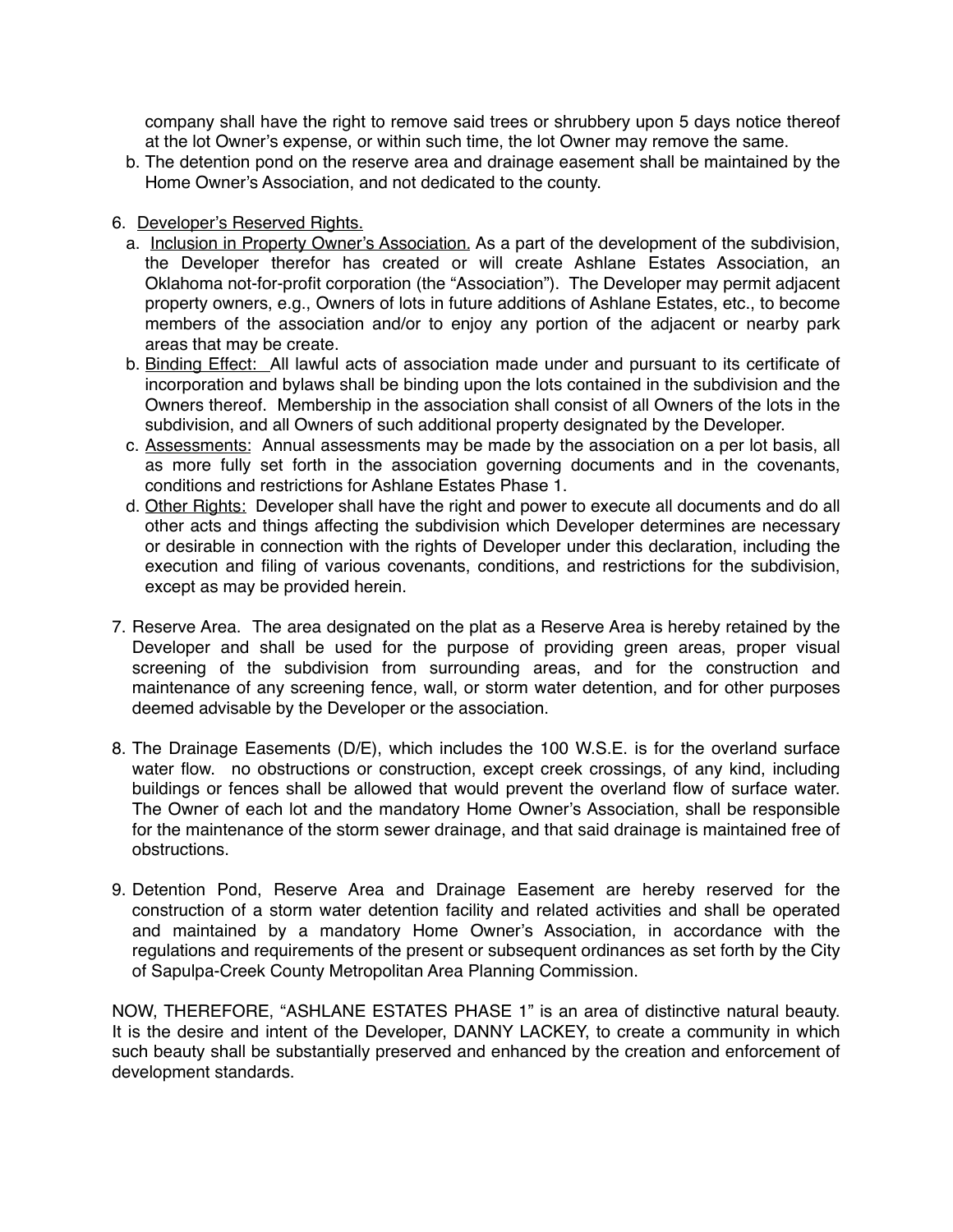Enforcement to restrain or recover damages for violation of the covenants may be brought by the development or an Owner of any lot or having interest therein, whether acting jointly or severally. The Developer and Ashlane Estates Home Owner's Association shall not be obligated to enforce any covenant or restriction through legal proceedings or otherwise.

If any person shall violate or attempt to violate any of the covenants, conditions or restrictions herein, any person owning any real property in Ashlane Estates Phase 1 shall have standing to prosecute any proceedings at law or at equity against the person violating the same to prevent the violation or to recover damages for such violation. If the prevailing party shall be entitled to award, the of attorney fees to be taxed as cost.

Invalidation of any one of these covenants by judgement or court order shall in no way affect any of the other provisions which shall remain in full force and effect.

- a. All lots in the this subdivision shall be known as and used for residential lots, only. No antennas or like structures shall exceed 6 feet above the ridge line of the residence thereon.
- b. No noxious or offensive trade or activity shall be carried on upon any lot nor shall anything be done thereon which may become an annoyance or nuisance to the neighborhood.
- c. No building or parts thereof, shall be constructed and maintained on said sites nearer to the front or side street lot lines than the building lines established on the recording plat of the subdivision. Al buildings shall not be nearer than 12 feet to any side lot lines.
- d. No fence, other than ornamental shall be erected nearer to the front lot line than the 30 foot building line, or nearer to the side street lot lines than the side street building lines shown on the recorded plat, except Ashlane Estates Phase 1, or its successors, may build a fence along the street on the property line, to provide a decorative entrance to the subdivision. No chicken or hog-wire type fencing shall be installed on any lot. No fence shall exceed 6 feet in height.
- e. No structure shall be erected, placed or permitted to remain on any residential lot other than a detached single-family dwelling and a single accessory building, constructed of the same materials as the single-family structure.
- f. No structure previously used shall be moved onto any lot; nor shall any lot be subdivided.
- g. No outside toilets shall be allowed on the property hereon described and all sanitary arrangements shall comply with local and state Department of Environmental Quality requirements.
- h. No outside storage of building materials, old cars, junk or salvage shall be permitted.
- i. No lots shall be used or maintained as a dumping ground for rubbish, trash, garbage or other waste, and all waste shall be kept in sanitary containers. All incinerators and other equipment for the storage or disposal of waste shall be kept in a clean and sanitary condition.
- j. No sign of any kind shall be displayed to the public view on any residential lot, except one (1) professional sign of not more than 5 square feet advertising the sale or rent of said property or signs used by the builder to advertise the property during the construction and sales period of any residence.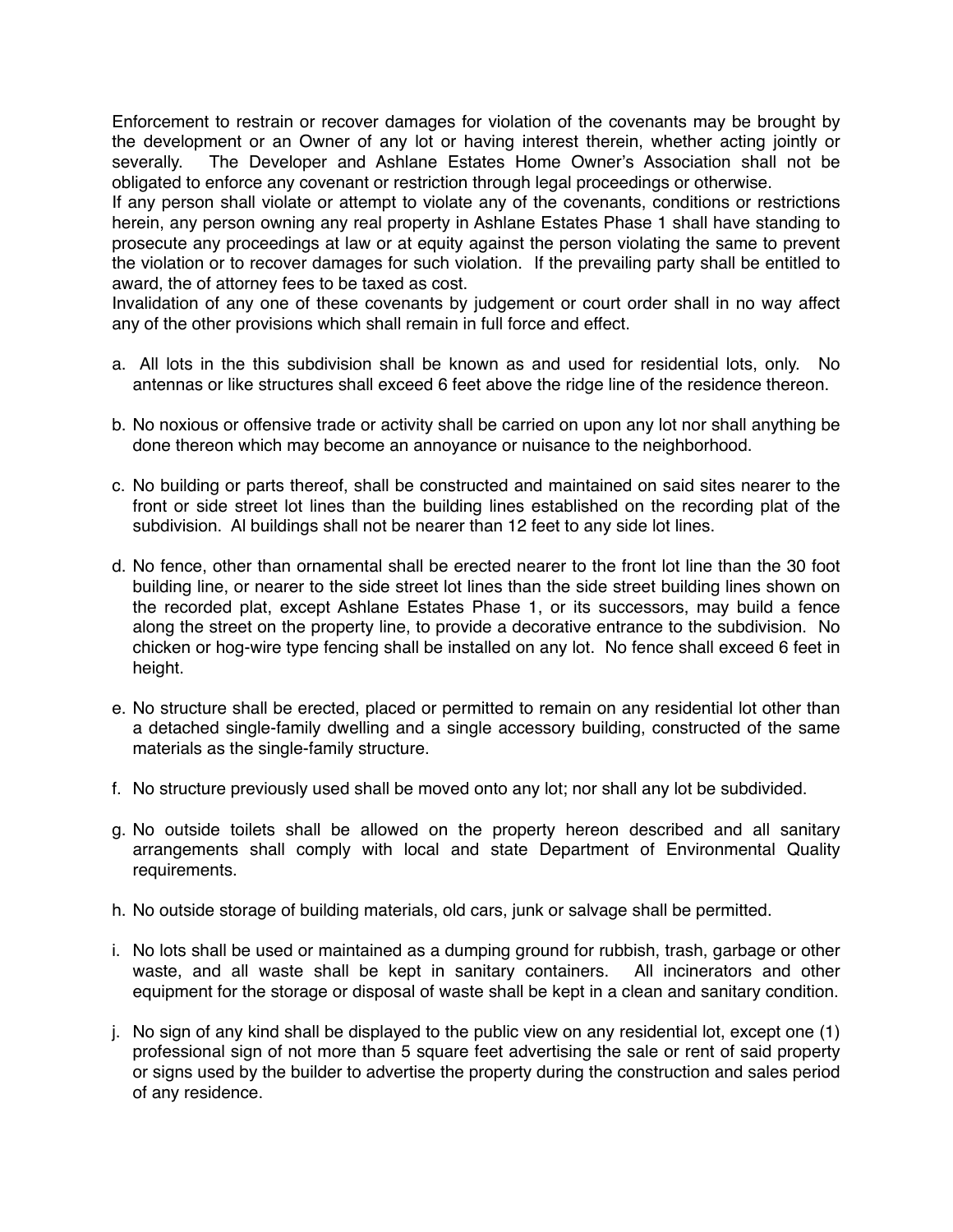- k. No animals(vicious breeds in particular), livestock or poultry of any kin, bred or kept on any lot, accept household pets, such as dogs, cats, providing that they are not kept, bred or maintained for any commercial purpose.
- l. All residence must conform to the following minimum requirements:
	- a. All residents must have a private garage for not less than two standard size cars, attached to the residence. Carports may be allowed at the option or the decision of the Developer. The driveway approach shall be paved from the edge of the street to the garage.
	- b. All structures shall be constructed of brick, stucco, or stone veneer on at least 50 percent of their outside wall surfaces. Computed by excluding windows, doors, porches and patios on the first floor; exception: special architectural designs requiring less than 50 percent masonry computed as above shall be submitted to the Developer, and approval for construction received before construction is started. Exterior Materials Not Permitted: Metal siding, naturally weathered wood; masonite siding, plywood siding, vinyl siding, diagonal siding, quasi-wood grain, or 3-tab shingles. Flat roofs not permitted.
		- a. Roof: Minimum 8:12 pitch unless approved by Developer or Home Owner's Association.
		- b. Roof Materials Accepted: 25-year warranty such as Prestique II GS Firehalt, Tamko Heritage, Timberline Traditions (orequa); artificial roof slate or wood shakes
		- c. Exposed Roof Metal, i.e. plumbing vents must be located on rear or side slope and never face a street and must be painted to match roof.
		- d. Solar collectors are not permitted.
	- c. All accessory structures, as a minimum, shall be constructed with 30% wainscot of brick, stucco, or stone in the same materials as the residence.
	- d. No residential structure shall be allowed which has less than 2,000 square feet of floor space. The foregoing areas shall be computed excluding garages, porches and patios. All two-story residences shall have no less than 1,000 actual square feet on the ground floor, with a minimum of 2,000 square feet total both floors.
	- e. Completed structures shall not have any exposed pier or grade beams showing in the foundation.
	- f. No pole barns, tin buildings, or above ground propane tanks shall be permitted on any lot.
	- g. A mandatory Home Owner's Association, known as Ashlane Estates Home Owner's Association, shall be formed upon the sale of eleven (11) lots. Membership in the association shall consist of all Owners of lots in the addition "Owners" and the Owners shall be responsible to elect officers, assess dues. The association shall be responsible for the maintenance of the detention pond and drainage easements. It is the Home Owners Associations' responsibility to maintain all drainage channels if such required maintenance is not performed by the individual lot Owner. Annual dues / assessment of \$100.00 per lot shall be made on a per-lot basis and such assessment shall be a lien upon the assessed lot. Any such lien may be foreclosed by the association in connection with such suit. The provisions of the covenants, may be amended, modified, changed, or canceled only by a written instrument, signed and acknowledged by the Owner or Owners of 60 percent or more of the lots within the addition, and the provisions of such instruments shall be binding from and after the